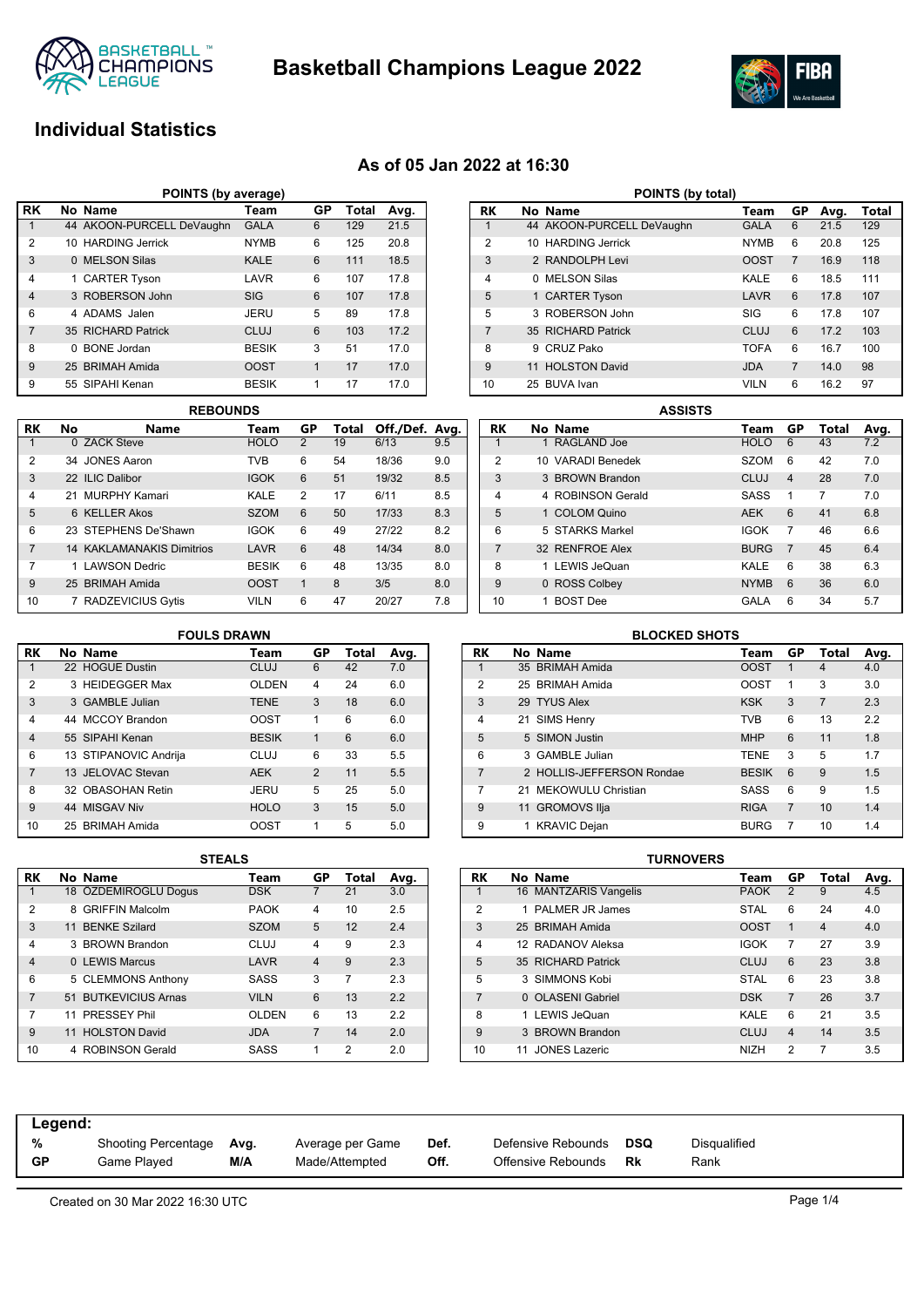



# **Individual Statistics**

|                | TOTAL FIELD GOALS % (8 attempts/game minimum) |                           |              |    |       |      |  |  |  |  |  |  |
|----------------|-----------------------------------------------|---------------------------|--------------|----|-------|------|--|--|--|--|--|--|
| RK             |                                               | No Name                   | Team         | GP | M/A   | %    |  |  |  |  |  |  |
|                |                                               | 25 BRIMAH Amida           | <b>OOST</b>  |    | 7/8   | 87.5 |  |  |  |  |  |  |
| $\overline{2}$ | 21                                            | <b>ODIASE Tai</b>         | <b>OLDEN</b> | 6  | 38/53 | 71.7 |  |  |  |  |  |  |
| 3              |                                               | 13 STIPANOVIC Andrija     | CLUJ         | 6  | 39/55 | 70.9 |  |  |  |  |  |  |
| 4              |                                               | 19 SHERMADINI Giorgi      | <b>TENE</b>  | 3  | 17/24 | 70.8 |  |  |  |  |  |  |
| 5              |                                               | 20 WARE Gavin             | <b>JDA</b>   | 7  | 41/63 | 65.1 |  |  |  |  |  |  |
| 6              |                                               | 1 CARTER Tyson            | LAVR         | 6  | 40/66 | 60.6 |  |  |  |  |  |  |
| 7              |                                               | 0 OLASENI Gabriel         | <b>DSK</b>   | 7  | 36/60 | 60.0 |  |  |  |  |  |  |
| 8              | 4                                             | <b>JOHNSON Chris</b>      | <b>HOLO</b>  | 6  | 35/59 | 59.3 |  |  |  |  |  |  |
| 9              |                                               | 44 AKOON-PURCELL DeVaughn | <b>GALA</b>  | 6  | 44/75 | 58.7 |  |  |  |  |  |  |
| 10             | 8                                             | <b>BRIZUELA Dario</b>     | UNIC         | 6  | 28/48 | 58.3 |  |  |  |  |  |  |

|                | 2 POINT FIELD GOALS % (6 attempts/game minimum) |                           |              |    |       |      |  |                |  | <b>2 POINT FIELD GOALS MADE</b> |             |
|----------------|-------------------------------------------------|---------------------------|--------------|----|-------|------|--|----------------|--|---------------------------------|-------------|
| RK             |                                                 | No Name                   | Team         | GP | M/A   | %    |  | RK             |  | No Name                         | Team        |
|                |                                                 | 25 BRIMAH Amida           | <b>OOST</b>  |    | 7/8   | 87.5 |  |                |  | 25 BRIMAH Amida                 | <b>OOST</b> |
| 2              |                                                 | SIMMONS Jeremy            | <b>TOFA</b>  | 5  | 24/30 | 80.0 |  | $\overline{2}$ |  | 13 STIPANOVIC Andrija           | <b>CLUJ</b> |
| 3              |                                                 | 23 STEPHENS De'Shawn      | <b>IGOK</b>  | 6  | 30/38 | 78.9 |  | 3              |  | 21 ODIASE Tai                   | <b>OLDE</b> |
| 4              |                                                 | 50 ERIC Micheal           | <b>UNIC</b>  | 6  | 29/38 | 76.3 |  | 4              |  | 8 GRIFFIN Malcolm               | <b>PAOK</b> |
| 5              |                                                 | 13 STIPANOVIC Andrija     | <b>CLUJ</b>  | 6  | 39/54 | 72.2 |  | 5              |  | 33 PERKINS Nick                 | <b>BRIN</b> |
| 6              |                                                 | 21 ODIASE Tai             | <b>OLDEN</b> | 6  | 38/53 | 71.7 |  | 6              |  | 20 WARE Gavin                   | <b>JDA</b>  |
| $\overline{7}$ |                                                 | 19 SHERMADINI Giorgi      | <b>TENE</b>  | 3  | 17/24 | 70.8 |  |                |  | 10 HARDING Jerrick              | <b>NYMB</b> |
| 8              |                                                 | 44 AKOON-PURCELL DeVaughn | <b>GALA</b>  | 6  | 28/40 | 70.0 |  | 8              |  | 19 SHERMADINI Giorgi            | <b>TENE</b> |
| 9              |                                                 | 1 CARTER Tyson            | LAVR         | 6  | 28/41 | 68.3 |  | 9              |  | 34 HUMMER lan                   | <b>AEK</b>  |
| 10             |                                                 | 20 WARE Gavin             | <b>JDA</b>   |    | 41/63 | 65.1 |  | 10             |  | 5 SIMON Justin                  | MHP         |

|  | 3 POINT FIELD GOALS % (2 attempts/game minimum) |
|--|-------------------------------------------------|
|--|-------------------------------------------------|

| RK             | No Name              | Team        | GP             | M/A   | ℅    |
|----------------|----------------------|-------------|----------------|-------|------|
|                | 3 KULLAMAE Kristian  | <b>BURG</b> | $\overline{2}$ | 5/7   | 71.4 |
| $\overline{2}$ | 3 PINEIRO Isaiah     | <b>DSK</b>  | 7              | 12/17 | 70.6 |
| 3              | 8 BORTOLANI Giordano | <b>TVB</b>  | 6              | 14/22 | 63.6 |
| 4              | 5 GERSHON Amit       | JERU        | $\overline{4}$ | 5/8   | 62.5 |
| 5              | 12 RADEBAUGH Jonah   | <b>MHP</b>  | 6              | 11/18 | 61.1 |
| 6              | 12 WILLIAMS Matt     | LAVR        | 2              | 3/5   | 60.0 |
| $\overline{7}$ | 19 STREBKOV Ivan     | <b>NIZH</b> | 6              | 14/24 | 58.3 |
| 8              | 22 PETROV Viacheslav | <b>PROM</b> | 6              | 10/18 | 55.6 |
| 9              | 8 BRIZUELA Dario     | <b>UNIC</b> | 6              | 12/22 | 54.5 |
| 10             | 5 CLEMMONS Anthony   | SASS        | 3              | 6/11  | 54.5 |

|                | FREE THROWS % (3 attempts/game minimum) |             |    |       | <b>FREE THROWS MADE</b> |           |                           |                |
|----------------|-----------------------------------------|-------------|----|-------|-------------------------|-----------|---------------------------|----------------|
| RK             | No Name                                 | Team        | GР | M/A   | %                       | <b>RK</b> | No Name                   | Τо             |
|                | 1 PALMER JR James                       | <b>STAL</b> | 6  | 24/24 | 100.0                   |           | 3 ROBERSON John           | SI             |
| 2              | 23 KULAGIN Mikhail                      | <b>NIZH</b> | 5  | 21/22 | 95.5                    | 2         | 3 HEIDEGGER Max           | O              |
| 3              | 1 HARRISON D'Angelo                     | <b>PROM</b> | 6  | 18/19 | 94.7                    | 3         | 25 BUVA Ivan              | V <sub>l</sub> |
| 4              | 6 FITIPALDO Bruno                       | <b>TENE</b> | 6  | 17/18 | 94.4                    | 4         | 9 PERL Zoltan             | S.             |
| $5^{\circ}$    | 8 ASTAPKOVICH Anton                     | <b>NIZH</b> | 4  | 16/17 | 94.1                    | 4         | 3 SIMMONS Kobi            | S              |
| 5              | 3 BROWN Brandon                         | CLUJ        | 4  | 16/17 | 94.1                    | 6         | 44 MISGAV Niv             | H١             |
| $\overline{7}$ | 3 ROBERSON John                         | <b>SIG</b>  | 6  | 31/33 | 93.9                    | 6         | 19 SHERMADINI Giorgi      | ΤI             |
| 8              | 44 MISGAV Niv                           | <b>HOLO</b> | 3  | 13/14 | 92.9                    | 8         | 44 AKOON-PURCELL DeVaughn | G.             |
| 9              | 24 M'BAYE Amath                         | <b>KSK</b>  | 6  | 22/24 | 91.7                    | 9         | 23 KULAGIN Mikhail        | N              |
| 10             | 23 COOK Elgin                           | <b>TOFA</b> | 6  | 20/22 | 90.9                    | 9         | 15 PAPPAS Nikos           | Al             |

| <b>RK</b>      |              | No Name                   | Team        | GP | Total | Avg. |
|----------------|--------------|---------------------------|-------------|----|-------|------|
| 1              |              | 10 HARDING Jerrick        | <b>NYMB</b> | 6  | 46    | 7.7  |
| $\overline{2}$ |              | 44 AKOON-PURCELL DeVaughn | GALA        | 6  | 44    | 7.3  |
| 3              |              | 8 GRIFFIN Malcolm         | <b>PAOK</b> | 4  | 29    | 7.3  |
| 4              |              | 25 BRIMAH Amida           | <b>OOST</b> | 1  | 7     | 7.0  |
| 5              |              | 1 CARTER Tyson            | LAVR        | 6  | 40    | 6.7  |
| 5              | <sup>n</sup> | <b>MELSON Silas</b>       | KALE        | 6  | 40    | 6.7  |
| 5              |              | 33 PERKINS Nick           | <b>BRIN</b> | 6  | 40    | 6.7  |
| 8              |              | 34 HUMMER lan             | AEK         | 5  | 33    | 6.6  |
| 9              |              | 13 STIPANOVIC Andrija     | CLUJ        | 6  | 39    | 6.5  |
| 10             |              | 21 ODIASE Tai             | OLDEN       | 6  | 38    | 6.3  |

**TOTAL FIELD GOALS MADE** 

|                | <b>2 POINT FIELD GOALS MADE</b> |                        |              |    |       |      |  |  |  |  |
|----------------|---------------------------------|------------------------|--------------|----|-------|------|--|--|--|--|
| RK             |                                 | No Name                | Team         | GP | Total | Avg. |  |  |  |  |
| 1              |                                 | 25 BRIMAH Amida        | <b>OOST</b>  | 1  | 7     | 7.0  |  |  |  |  |
| $\overline{2}$ |                                 | 13 STIPANOVIC Andrija  | CLUJ         | 6  | 39    | 6.5  |  |  |  |  |
| 3              |                                 | 21 ODIASE Tai          | <b>OLDEN</b> | 6  | 38    | 6.3  |  |  |  |  |
| $\overline{4}$ | 8                               | <b>GRIFFIN Malcolm</b> | <b>PAOK</b>  | 4  | 25    | 6.3  |  |  |  |  |
| 5              |                                 | 33 PERKINS Nick        | <b>BRIN</b>  | 6  | 36    | 6.0  |  |  |  |  |
| 6              |                                 | 20 WARE Gavin          | <b>JDA</b>   | 7  | 41    | 5.9  |  |  |  |  |
| $\overline{7}$ |                                 | 10 HARDING Jerrick     | <b>NYMB</b>  | 6  | 35    | 5.8  |  |  |  |  |
| 8              |                                 | 19 SHERMADINI Giorgi   | <b>TENE</b>  | 3  | 17    | 5.7  |  |  |  |  |
| 9              |                                 | 34 HUMMER lan          | <b>AEK</b>   | 5  | 28    | 5.6  |  |  |  |  |
| 10             |                                 | 5 SIMON Justin         | <b>MHP</b>   | 6  | 33    | 5.5  |  |  |  |  |

|                | <b>3 POINT FIELD GOALS MADE</b> |                    |             |                |       |      |  |  |  |  |
|----------------|---------------------------------|--------------------|-------------|----------------|-------|------|--|--|--|--|
| RK             |                                 | No Name            | Team        | GP             | Total | Avg. |  |  |  |  |
|                |                                 | 1 BOST Dee         | <b>GALA</b> | 6              | 22    | 3.7  |  |  |  |  |
| $\overline{2}$ |                                 | 1 HULLS Jordan     | <b>MHP</b>  | 5              | 17    | 3.4  |  |  |  |  |
| 3              |                                 | 3 ROBERSON John    | <b>SIG</b>  | 6              | 20    | 3.3  |  |  |  |  |
| $\overline{4}$ |                                 | 3 BROWN Brandon    | CLUJ        | 4              | 13    | 3.3  |  |  |  |  |
| 5              |                                 | 23 PAI YZA Lukas   | <b>NYMB</b> | 6              | 18    | 3.0  |  |  |  |  |
| 5              |                                 | 3 TRIMBLE Melo     | GALA        | 6              | 18    | 3.0  |  |  |  |  |
| $\overline{7}$ |                                 | 11 HOLSTON David   | <b>JDA</b>  | $\overline{7}$ | 20    | 2.9  |  |  |  |  |
| 8              |                                 | 35 RICHARD Patrick | CLUJ        | 6              | 17    | 2.8  |  |  |  |  |
| 9              |                                 | 4 ADAMS Jalen      | <b>JERU</b> | 5              | 14    | 2.8  |  |  |  |  |
| 10             |                                 | 9 CRUZ Pako        | <b>TOFA</b> | 6              | 16    | 2.7  |  |  |  |  |

|                | <b>FREE THROWS MADE</b> |                           |              |                  |       |      |  |  |  |  |
|----------------|-------------------------|---------------------------|--------------|------------------|-------|------|--|--|--|--|
| RK             |                         | No Name                   | Team         | GP               | Total | Avg. |  |  |  |  |
| 1              |                         | 3 ROBERSON John           | <b>SIG</b>   | 6                | 31    | 5.2  |  |  |  |  |
| 2              |                         | 3 HEIDEGGER Max           | <b>OLDEN</b> | $\boldsymbol{4}$ | 20    | 5.0  |  |  |  |  |
| 3              |                         | 25 BUVA Ivan              | <b>VILN</b>  | 6                | 29    | 4.8  |  |  |  |  |
| $\overline{4}$ |                         | 9 PFRI Zoltan             | <b>SZOM</b>  | 6                | 26    | 4.3  |  |  |  |  |
| $\overline{4}$ |                         | 3 SIMMONS Kobi            | <b>STAL</b>  | 6                | 26    | 4.3  |  |  |  |  |
| 6              |                         | 44 MISGAV Niv             | <b>HOLO</b>  | 3                | 13    | 4.3  |  |  |  |  |
| 6              |                         | 19 SHERMADINI Giorgi      | <b>TFNF</b>  | 3                | 13    | 4.3  |  |  |  |  |
| 8              |                         | 44 AKOON-PURCELL DeVaughn | GALA         | 6                | 25    | 4.2  |  |  |  |  |
| $\mathbf{Q}$   |                         | 23 KULAGIN Mikhail        | NI7H         | 5                | 21    | 4.2  |  |  |  |  |
| 9              |                         | 15 PAPPAS Nikos           | <b>AEK</b>   | 5                | 21    | 4.2  |  |  |  |  |
|                |                         |                           |              |                  |       |      |  |  |  |  |

| Legend:   |                     |      |                  |      |                    |     |              |
|-----------|---------------------|------|------------------|------|--------------------|-----|--------------|
| %         | Shooting Percentage | Avg. | Average per Game | Def. | Defensive Rebounds | DSQ | Disqualified |
| <b>GP</b> | Game Played         | M/A  | Made/Attempted   | Off. | Offensive Rebounds | Rk  | Rank         |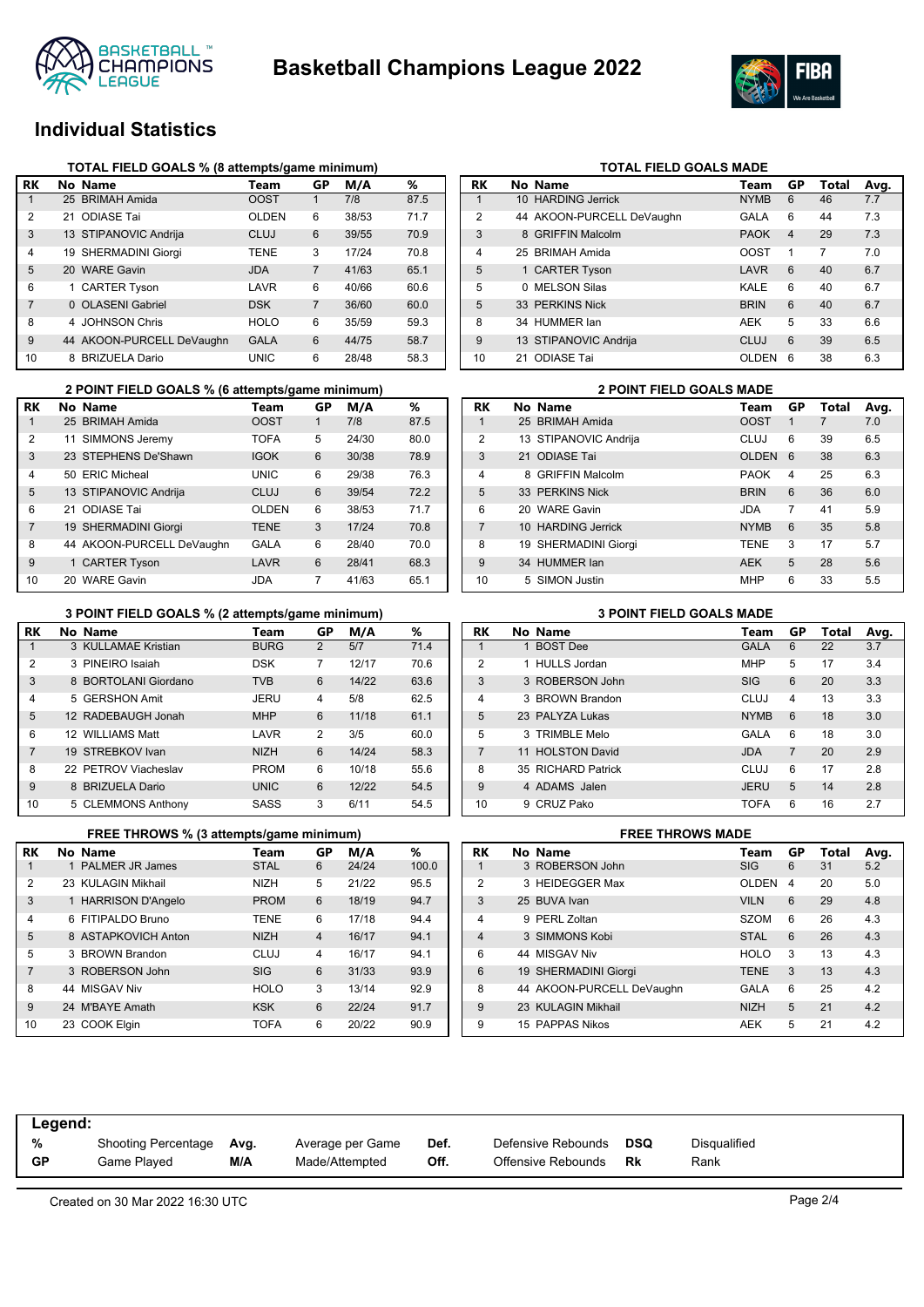



# **Individual Statistics**

|    | <b>TOTAL FIELD GOAL ATTEMPTS</b> |                        |              |                |       |      |  |  |  |  |
|----|----------------------------------|------------------------|--------------|----------------|-------|------|--|--|--|--|
| RK |                                  | No Name                | Team         | GP             | Total | Avg. |  |  |  |  |
|    |                                  | 10 HARDING Jerrick     | <b>NYMB</b>  | 6              | 112   | 18.7 |  |  |  |  |
| 2  | 8                                | <b>GRIFFIN Malcolm</b> | <b>PAOK</b>  | $\overline{4}$ | 68    | 17.0 |  |  |  |  |
| 3  |                                  | 4 ADAMS Jalen          | <b>JERU</b>  | 5              | 72    | 14.4 |  |  |  |  |
| 4  |                                  | 13 JFLOVAC Stevan      | AEK          | 2              | 28    | 14.0 |  |  |  |  |
| 5  |                                  | 50 COLSON Bonzie       | <b>KSK</b>   | 6              | 81    | 13.5 |  |  |  |  |
| 5  |                                  | 5 SIMON Justin         | <b>MHP</b>   | 6              | 81    | 13.5 |  |  |  |  |
| 7  |                                  | 3 HEIDEGGER Max        | <b>OLDEN</b> | $\overline{4}$ | 54    | 13.5 |  |  |  |  |
| 8  |                                  | 2 RANDOLPH Levi        | <b>OOST</b>  | 7              | 93    | 13.3 |  |  |  |  |
| 9  | $\Omega$                         | <b>BONE</b> Jordan     | <b>BESIK</b> | 3              | 40    | 13.3 |  |  |  |  |
| 10 |                                  | 33 PERKINS Nick        | <b>BRIN</b>  | 6              | 79    | 13.2 |  |  |  |  |

|                | <b>3 POINT FIELD GOAL ATTEMPTS</b> |                    |             |    |              |      |  |  |  |
|----------------|------------------------------------|--------------------|-------------|----|--------------|------|--|--|--|
| <b>RK</b>      |                                    | No Name            | Team        | GP | <b>Total</b> | Avg. |  |  |  |
|                |                                    | 1 BOST Dee         | <b>GALA</b> | 6  | 60           | 10.0 |  |  |  |
| 2              |                                    | 35 RICHARD Patrick | CLUJ        | 6  | 46           | 7.7  |  |  |  |
| $\overline{2}$ |                                    | 3 ROBERSON John    | <b>SIG</b>  | 6  | 46           | 7.7  |  |  |  |
| 4              |                                    | 1 HULLS Jordan     | <b>MHP</b>  | 5  | 37           | 7.4  |  |  |  |
| 5              |                                    | 23 PALYZA Lukas    | <b>NYMB</b> | 6  | 44           | 7.3  |  |  |  |
| 5              |                                    | 3 TRIMBLE Melo     | GALA        | 6  | 44           | 7.3  |  |  |  |
| $\overline{7}$ |                                    | 33 DIMSA Tomas     | <b>TVB</b>  | 5  | 36           | 7.2  |  |  |  |
| 8              |                                    | 24 WALLER Antabia  | <b>IGOK</b> | 7  | 49           | 7.0  |  |  |  |
| 9              |                                    | 4 70RIKS Kristers  | <b>RIGA</b> | 7  | 48           | 6.9  |  |  |  |
| 10             |                                    | 3 BROWN Brandon    | CLUJ        | 4  | 27           | 6.8  |  |  |  |

### **PERSONAL FOULS**

| RK | No Name              | Team        | GP             | Total          | Avg. |
|----|----------------------|-------------|----------------|----------------|------|
| 1  | 4 JOHNSON Chris      | <b>HOLO</b> | 6              | 24             | 4.0  |
| 1  | 9 TREIER Kaspar      | SASS        | 6              | 24             | 4.0  |
| 3  | 9 ERDEN Semih        | <b>KSK</b>  | 3              | 12             | 4.0  |
| 3  | 44 MISGAV Niv        | <b>HOLO</b> | 3              | 12             | 4.0  |
| 5  | 91 JOSEPH Georgi     | <b>SIG</b>  | 1              | $\overline{4}$ | 4.0  |
| 6  | 22 GENTILE Stefano   | <b>SASS</b> | 4              | 15             | 3.8  |
| 6  | 0 HAMMONDS Rayshaun  | <b>RIGA</b> | $\overline{4}$ | 15             | 3.8  |
| 8  | 33 PERKINS Nick      | <b>BRIN</b> | 6              | 22             | 3.7  |
| 9  | 18 ÖZDEMIROGLU Doqus | <b>DSK</b>  | 7              | 25             | 3.6  |
| 10 | 14 GOLOMAN Gyorgy    | <b>SZOM</b> | 6              | 21             | 3.5  |

| <b>RK</b>      | No Name                          | Team        | GP | Total          | Avg. |
|----------------|----------------------------------|-------------|----|----------------|------|
| 1              | 7 RADZEVICIUS Gytis              | <b>VILN</b> | 6  | 3              | 0.5  |
| $\overline{2}$ | 0 ZACK Steve                     | <b>HOLO</b> | 2  | 1              | 0.5  |
| 3              | 21 BAKO Ismael                   | <b>MANR</b> | 5  | $\overline{2}$ | 0.4  |
| 3              | 17 KENNEDY D.J.                  | <b>PROM</b> | 5  | 2              | 0.4  |
| 5              | 24 JONES Marvin                  | <b>PAOK</b> | 6  | $\mathcal{P}$  | 0.3  |
| 5              | <b>14 KAKLAMANAKIS Dimitrios</b> | LAVR        | 6  | $\overline{2}$ | 0.3  |
| 5              | 6 KELLER Akos                    | <b>SZOM</b> | 6  | $\mathfrak{p}$ | 0.3  |
| 5              | 1 KFLLY Rashard                  | JDA         | 7  | $\mathfrak{p}$ | 0.3  |
| 5              | 23 STEPHENS De'Shawn             | <b>IGOK</b> | 6  | $\mathfrak{p}$ | 0.3  |
| 10             | <b>BROWN Brandon</b><br>3        | CLUJ        | 4  | 1              | 0.3  |

| RK | No Name            | Team        | GP             | Total | Avg. |
|----|--------------------|-------------|----------------|-------|------|
| 1  | 8 GRIFFIN Malcolm  | <b>PAOK</b> | 4              | 52    | 13.0 |
| 2  | 10 HARDING Jerrick | <b>NYMB</b> | 6              | 74    | 12.3 |
| 3  | 5 SIMON Justin     | <b>MHP</b>  | 6              | 67    | 11.2 |
| 4  | 3 NDOUR Maurice    | <b>VILN</b> | 4              | 43    | 10.8 |
| 5  | 33 PERKINS Nick    | <b>BRIN</b> | 6              | 63    | 10.5 |
| 6  | 3 GAMBLE Julian    | TENE        | 3              | 30    | 10.0 |
| 7  | 2 RANDOLPH Levi    | <b>OOST</b> | $\overline{7}$ | 69    | 9.9  |
| 8  | 12 MORIN Yannis    | SIG         | 5              | 49    | 9.8  |
| 9  | 5 STARKS Markel    | <b>IGOK</b> | $\overline{7}$ | 68    | 9.7  |
| 10 | PERL Zoltan<br>9.  | <b>SZOM</b> | 6              | 58    | 9.7  |

**2 POINT FIELD GOAL ATTEMPTS**

### **RK No Name Team GP Total Avg.** 1 22 HOGUE Dustin CLUJ 6 47 7.8 2 3 GAMBLE Julian TENE 3 22 7.3 3 32 OBASOHAN Retin JERU 5 31 6.2 4 15 PAPPAS Nikos 6 29 5.8 5 3 HEIDEGGER Max OLDEN 4 23 5.8 6 25 BUVA Ivan VILN 6 34 5.7 6 13 STIPANOVIC Andrija CLUJ 6 34 5.7 8 24 JONES Marvin **PAOK 6 33 5.5** 8 3 ROBERSON John SIG 6 33 5.5 8 3 SIMMONS Kobi STAL 6 33 5.5 **3 POINT FIELD GOAL ATTEMPTS FREE THROW ATTEMPTS**

| <b>MINUTES PLAYED</b> |   |                     |              |    |         |      |  |  |
|-----------------------|---|---------------------|--------------|----|---------|------|--|--|
| RK                    |   | No Name             | Team         | GP | Total   | Avg. |  |  |
|                       |   | 55 SIPAHI Kenan     | <b>BESIK</b> | 1  | 0:36:02 | 36.0 |  |  |
| 2                     |   | 35 RICHARD Patrick  | CLUJ         | 6  | 3:32:49 | 35.5 |  |  |
| 3                     |   | 34 HUMMER lan       | <b>AEK</b>   | 5  | 2:51:20 | 34.3 |  |  |
| 4                     |   | 1 PAI MFR JR James  | <b>STAL</b>  | 6  | 3:25:22 | 34.2 |  |  |
| 5                     |   | 7 RADZEVICIUS Gytis | <b>VILN</b>  | 6  | 3:25:05 | 34.2 |  |  |
| 6                     |   | 1   AWSON Dedric    | <b>BESIK</b> | 6  | 3:24:36 | 34.1 |  |  |
| 7                     |   | 11 BENKE Szilard    | <b>SZOM</b>  | 5  | 2:49:53 | 34.0 |  |  |
| 8                     | 0 | <b>BONE</b> Jordan  | <b>BESIK</b> | 3  | 1:41:06 | 33.7 |  |  |
| 9                     |   | 50 COLSON Bonzie    | <b>KSK</b>   | 6  | 3:19:29 | 33.2 |  |  |
| 10                    |   | 3 BROWN Brandon     | CLUJ         | 4  | 2:12:58 | 33.2 |  |  |

### **DOUBLE DOUBLES OFFENSIVE REBOUNDS**

| RK             |   | No Name              | Team        | GP             | <b>Total</b> | Avg. |
|----------------|---|----------------------|-------------|----------------|--------------|------|
| 1              |   | 23 STEPHENS De'Shawn | <b>IGOK</b> | 6              | 27           | 4.5  |
| $\overline{2}$ |   | 11 SIMMONS Jeremy    | <b>TOFA</b> | 5              | 17           | 3.4  |
| 3              |   | 7 RADZEVICIUS Gytis  | <b>VILN</b> | 6              | 20           | 3.3  |
| $\overline{4}$ |   | 29 TYUS Alex         | <b>KSK</b>  | 3              | 10           | 3.3  |
| 5              |   | 5 EVANS Sean         | <b>PROM</b> | 6              | 19           | 3.2  |
| 5              |   | 22 ILIC Dalibor      | <b>IGOK</b> | 6              | 19           | 3.2  |
| 7              |   | 0 OLASENI Gabriel    | <b>DSK</b>  | $\overline{7}$ | 22           | 3.1  |
| 8              |   | 34 JONES Aaron       | <b>TVB</b>  | 6              | 18           | 3.0  |
| 9              |   | 6 SEGEV Itay         | <b>JERU</b> | 5              | 15           | 3.0  |
| 10             | 0 | <b>ZACK Steve</b>    | <b>HOLO</b> | 2              | 6            | 3.0  |

| Legend:   |                            |      |                  |      |                    |     |                     |
|-----------|----------------------------|------|------------------|------|--------------------|-----|---------------------|
| %         | <b>Shooting Percentage</b> | Avg. | Average per Game | Def. | Defensive Rebounds | DSQ | <b>Disqualified</b> |
| <b>GP</b> | Game Played                | M/A  | Made/Attempted   | Off. | Offensive Rebounds | Rk  | Rank                |